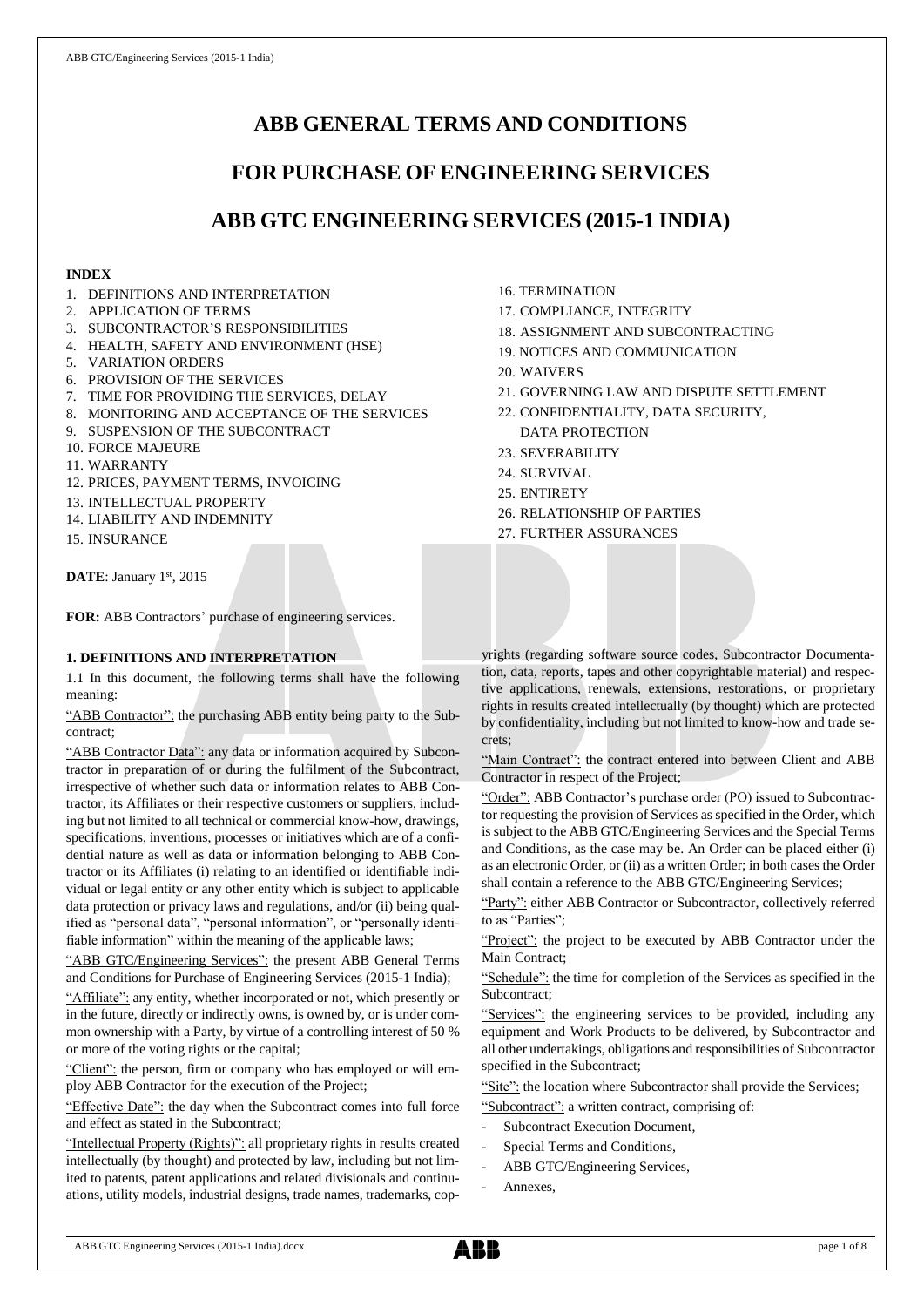and/or the Order, which is accepted by Subcontractor (either expressly by written statement or impliedly by fulfilling the Subcontract in whole or in part);

"Subcontractor": the party of the Subcontract responsible for providing the Services;

"Subcontract Price": the price to be paid by ABB Contractor to Subcontractor as specified in the Subcontract;

"Variation Order": a change to the Subcontract such as to alter the Schedule, and to amend, to omit, to add to, or otherwise to change the Services or any parts thereof;

"Work Product": means all materials, documents, software or other items which are the result of the Services provided by Subcontractor in any form or media, including without limitation to data, diagrams, reports, specifications (including drafts).

1.2 Unless otherwise specified in the present ABB GTC/Engineering Services or the Subcontract:

1.2.1 References to Clauses are to Clauses of the ABB GTC/Engineering Services;

1.2.2 Headings to Clauses are for convenience only and do not affect the interpretation of the ABB GTC/Engineering Services;

1.2.3 The use of the singular includes the plural and vice versa.

1.3 Capitalized terms used in the ABB GTC/Engineering Services and the Subcontract shall have the meaning and shall be interpreted in the way described under Clause 1.1 above or as otherwise expressly defined in the ABB GTC/Engineering Services, or the Subcontract.

## **2. APPLICATION OF TERMS**

2.1 The Subcontract, including the ABB GTC/Engineering Services, shall be the exclusive terms and conditions upon which ABB Contractor is willing to deal with Subcontractor, and the terms of the Subcontract, including the ABB GTC/Engineering Services, shall govern the contractual relationship between ABB Contractor and Subcontractor.

2.2 No terms or conditions endorsed upon, delivered with or contained in Subcontractor's quotations, acknowledgements or acceptances, specifications or similar documents will form part of the Subcontract, and Subcontractor waives any right which it otherwise might have to rely on such other terms or conditions.

2.3 Any amendment to the Subcontract or deviations from the provisions of the Subcontract shall have no effect unless expressly agreed in writing by the Parties.

## **3. SUBCONTRACTOR'S RESPONSIBILITIES**

3.1 Subcontractor shall provide the Services (including Work Products):

3.1.1 in accordance with the applicable laws and regulations;

3.1.2 in accordance with the quality standards stated under Clause 11.1 and further specified in the Subcontract;

3.1.3 free from defects and from any rights of third parties;

3.1.4 on the dates specified in the Schedule;

3.1.5 in the quantity specified in the Subcontract; and

3.1.6 in accordance with ABB Contractor's instructions which may be issued from time to time; and

3.1.7 by skilled, experienced and competent engineers, foremen and labour, hired in numbers necessary for the proper and timely provision of the Services.

3.2 Subcontractor shall not substitute or modify any of the Services without ABB Contractor's prior written approval.

3.3 Subcontractor shall access the Site only with ABB Contractor's prior written approval. ABB Contractor shall grant Subcontractor access to the respective portions of the Site (as may be required in accordance with the Schedule) to enable Subcontractor to perform its obligations under the Subcontract.

3.4 Subcontractor shall co-operate with ABB Contractor's request in scheduling and providing the Services to avoid conflict or interference with work provided by other contractors and third parties at Site.

3.5 Subcontractor shall in a timely manner obtain and pay for all permits, licenses, visas and approvals necessary to allow its personnel to execute the Services in accordance with the Schedule. Personnel shall comply with particular country specific travel safety instructions and/or restrictions as provided by ABB Contractor. Subcontractor shall employ and provide sufficient number of competent and experienced personnel for the execution of the Services. Upon ABB Contractor's request Subcontractor shall remove forthwith from the Site any person who, in the opinion of ABB Contractor, misconducts or is incompetent or negligent. Any person so removed shall be replaced within fifteen (15) calendar days by a competent substitute. All costs relating to such removal shall be borne by Subcontractor. Subcontractor shall employ only persons free from contagious diseases. Subcontractor shall, if requested by ABB Contractor, perform medical examination of his employees and provide ABB Contractor with the results of such examination, unless such provision would violate applicable laws.

3.6 Subcontractor shall satisfy itself as to the specifics of the Site, and all aspects thereof insofar as they affect the execution of the Services. Subcontractor shall also satisfy itself as to the means of access to the Site, the accommodation which may be required, the extent and nature of work and materials necessary for execution and completion of the Services, and whether Subcontractor has reasonably considered all such aspects in the Subcontract Price.

3.7 Subcontractor shall be responsible for any activities performed by its employees in relation to the Subcontract, and in particular the following shall apply:

3.7.1 Subcontractor assumes full and exclusive responsibility for any accident or occupational disease occurred to its employees in relation to the performance of the Subcontract.

3.7.2 It is expressly agreed that the Subcontract does not imply any employment relationship between ABB Contractor and Subcontractor, or between ABB Contractor and Subcontractor's employees assigned to the execution of the Subcontract. ABB Contractor shall remain free of any direct or indirect responsibility or liability for labour, social security or taxes with respect to Subcontractor and its employees assigned to the performance of the Subcontract.

3.7.3 Subcontractor shall hire or subcontract in its own name all employees required to perform effectively the Subcontract, who shall under no circumstances act as ABB Contractor's employees.

3.7.4 Subcontractor shall be solely and exclusively responsible for any claims and/or lawsuits filed by its employees and – unless caused by ABB Contractor's gross negligence or intentional act – hold ABB Contractor entirely safe and harmless from such claims and/or lawsuits. Subcontractor undertakes to voluntarily appear in court, recognizing its status as sole and exclusive employer, and to provide ABB Contractor with any and all requested documentation necessary to ensure proper legal defence of ABB Contractor in court.

3.7.5 ABB Contractor is authorized to make any payments due to Subcontractor's employees performing the Subcontract, in order to avoid lawsuits. Such payments may be made through withholding Subcontractor's credits, through offsetting or in any other way. Subcontractor shall provide any support requested by ABB Contractor with regard to such payments and indemnify ABB Contractor for any payments made.

3.8 Subcontractor will be responsible and liable for due compliance and implementation of all statutory provisions applicable to the personnel engaged for performance of any Services under the Subcontract, in accordance with applicable labour and establishment legislations. Subcontractor shall submit such documents as required by ABB Contractor to evidence Subcontractor's compliance with its obligations under this Clause. Subcontractor hereby agrees that ABB Contractor shall have the right to withhold payments due to Subcontractor in the event that Subcontractor fails to produce sufficient documentary evidences for compliance with its obligations.

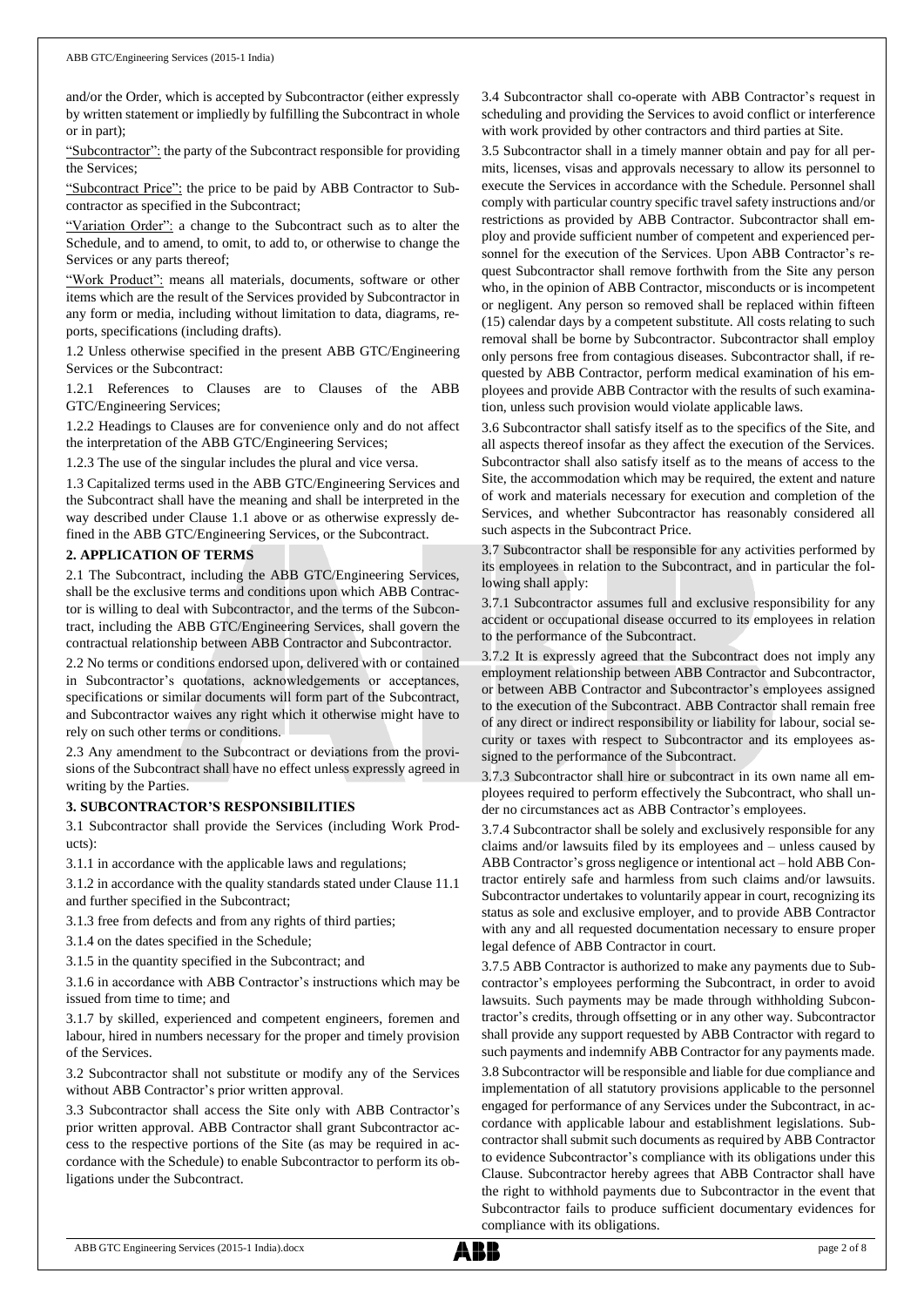## **4. HEALTH, SAFETY AND ENVIRONMENT (HSE)**

4.1 Subcontractor shall comply and ensure compliance by any of its employees and subcontractors with all applicable laws relating to HSE throughout the performance of the Subcontract.

4.2 Subcontractor shall comply with (i) ABB Contractor's HSE instructions for the Site and ABB's Code of Practice for Safe Working (as referred to in the Special Terms and Conditions), (ii) Client's instructions concerning HSE at Site and (iii) applicable industry standards and good engineering practice.

4.3 Subcontractor shall ensure that all its personnel, and its subcontractors' personnel, working on Site shall have received relevant training and induction before being allowed to work on Site. Subcontractor shall immediately remove from Site any person who, in ABB Contractor's opinion, fails to comply with the provisions of the relevant legislation, regulations and rules as appropriate or such other HSE legislation, which from time to time may be in force.

4.4 Subcontractor shall be solely responsible for the health and safety of all its employees and subcontractors at Site and shall immediately advise ABB Contractor and the relevant authority, if so required, of the occurrence of any accident, incident or near-miss on or about the Site or otherwise in connection with the provision of the Services. Within twenty four (24) hours after the occurrence of any such accident, incident or near-miss, Subcontractor shall furnish ABB Contractor with a written report, which shall be followed within fourteen (14) calendar days by a final report. Subcontractor shall also provide such a report to the appropriate authority when required. This procedure shall not relieve Subcontractor from the full responsibility to protect persons and property, and from its liability for damages.

## **5. VARIATION ORDERS**

ABB Contractor may issue, in the standard form provided in the Annexes, Variation Orders to Subcontractor to alter the Schedule, to amend, omit, add to, or otherwise change the Services or any parts thereof. Subcontractor shall carry out such Variation Orders only upon receipt of written Variation Order and continue to be bound by the provisions of the Subcontract. The value of each Variation Order shall then be added to or deducted from the Subcontract Price, as appropriate; agreed unit prices shall continue to apply. The Variation Order shall, as the case may be, express the amount of time by virtue of which the Schedule shall be shortened or extended. Subcontractor shall not postpone or delay the performance of a Variation Order on the grounds of dispute, or that it is subject to acceptance by Subcontractor, or agreeing to the value amount, and/or time extension to Schedule.

## **6. PROVISION OF THE SERVICES**

6.1 Subcontractor shall provide the Services and meet the Schedule both as specified in the Subcontract. Partial performance is not accepted unless confirmed or requested by ABB Contractor in writing.

6.2 Subcontractor shall submit for ABB Contractor's approval a detailed execution plan (including agreed milestones as specified in the Subcontract) for the performance of the Subcontract and shall assist ABB Contractor with regard to the scheduling and planning process, and cooperate with ABB Contractor in all respects of the Subcontract scheduling and planning.

6.3 Unless requested otherwise, Subcontractor shall at least monthly in the form requested by ABB Contractor, report the status of the provision of the Services. Subcontractor shall anticipate that the Services may be interfered with or incidentally delayed from time to time due to concurrent performance of work by others. The report shall be provided to ABB Contractor within five (5) calendar days from the end of the month covered by the report. If the provision of the Services or any part thereof is behind the Schedule, Subcontractor shall submit in writing a recovery plan specifying its activities for reaching compliance with the Schedule. Upon ABB Contractor's request, Subcontractor shall provide ABB Contractor at any time with all information regarding the provision of the Services. ABB Contractor shall have the right to withhold payments under the Subcontract if Subcontractor fails to submit any of the reports.

6.4 Subcontractor must indicate latest at the time of acceptance of the Subcontract the customs tariff numbers of the country of consignment and the countries of origin for all Services. For controlled Services, the relevant national export control numbers must be indicated and, if the Services are subject to U.S. export regulations, the U.S. Export Control Classification Numbers (ECCN) or classification numbers of the International Traffic In Arms Regulations (ITAR) must be specified. Proofs of preferential origin as well as conformity declarations and marks of the country of consignment or destination are to be submitted without being requested; certificates of origin upon request.

## **7. TIME FOR PROVIDING THE SERVICES, DELAY**

7.1 If Subcontractor does not comply with the Schedule, ABB Contractor reserves the right to instruct Subcontractor in writing to expedite its performance under the Subcontract. Subcontractor shall take such measures (in accordance with ABB Contractor's instructions) as required for acceleration of progress so as to complete the provision of the Services, or the relevant part thereof, on time. Subcontractor shall not be entitled to any additional payment for taking such steps to accelerate the work to meet the Schedule. Subcontractor shall notify ABB Contractor in writing within twenty four (24) hours of the occurrence and cause of any delay and also to make every effort to minimise or mitigate the costs or the consequences of such delay.

7.2 If Subcontractor fails to provide the Services in accordance with the Schedule, Subcontractor shall pay liquidated damages to ABB Contractor for this default. The liquidated damages shall be payable at a rate specified in the Subcontract. Subcontractor shall pay the liquidated damages upon written demand or upon receipt of an invoice from ABB Contractor. The amount of liquidated damages may be deducted by ABB Contractor from any payments due or which may become due to Subcontractor without prejudice to any other recovery method. The payment of such liquidated damages shall not relieve Subcontractor from any of its obligations and liabilities under the Subcontract.

7.3 If the delay in providing the Services is such that ABB Contractor is entitled to maximum liquidated damages and if the Services are still not provided, ABB Contractor may in writing demand provision of the Services within a final reasonable period which shall not be less than one week.

7.4 If Subcontractor does not provide the Services within such final period and this is not due to any circumstance for which ABB Contractor is responsible, then ABB Contractor reserves the right to:

7.4.1 terminate the Subcontract pursuant to Clause 16 (Termination);

7.4.2 refuse any subsequent provision of the Services which Subcontractor attempts to make;

7.4.3 recover from Subcontractor any costs or expenditure incurred by ABB Contractor in obtaining the services in substitution from another Subcontractor;

7.4.4 claim in addition to liquidated damages under Clause 7 for any additional costs, losses or damages incurred whatsoever by ABB Contractor which are reasonably attributable to Subcontractor's failure to comply with the Subcontract.

7.5 ABB Contractor shall also have the right to terminate the Subcontract by notice in writing to the Subcontractor, if it is clear from the circumstances that there will occur a delay in providing the Services which under Clause 7 would entitle ABB Contractor to maximum liquidated damages.

## **8. MONITORING AND ACCEPTANCE OF THE SERVICES**

8.1 Subcontractor shall allow ABB Contractor and/or its authorised representatives to monitor the provision of the Services at any time.

8.2 Notwithstanding any monitoring, Subcontractor shall remain fully responsible for the Services' compliance with the Order. This applies whether or not ABB Contractor has exercised its right of monitoring

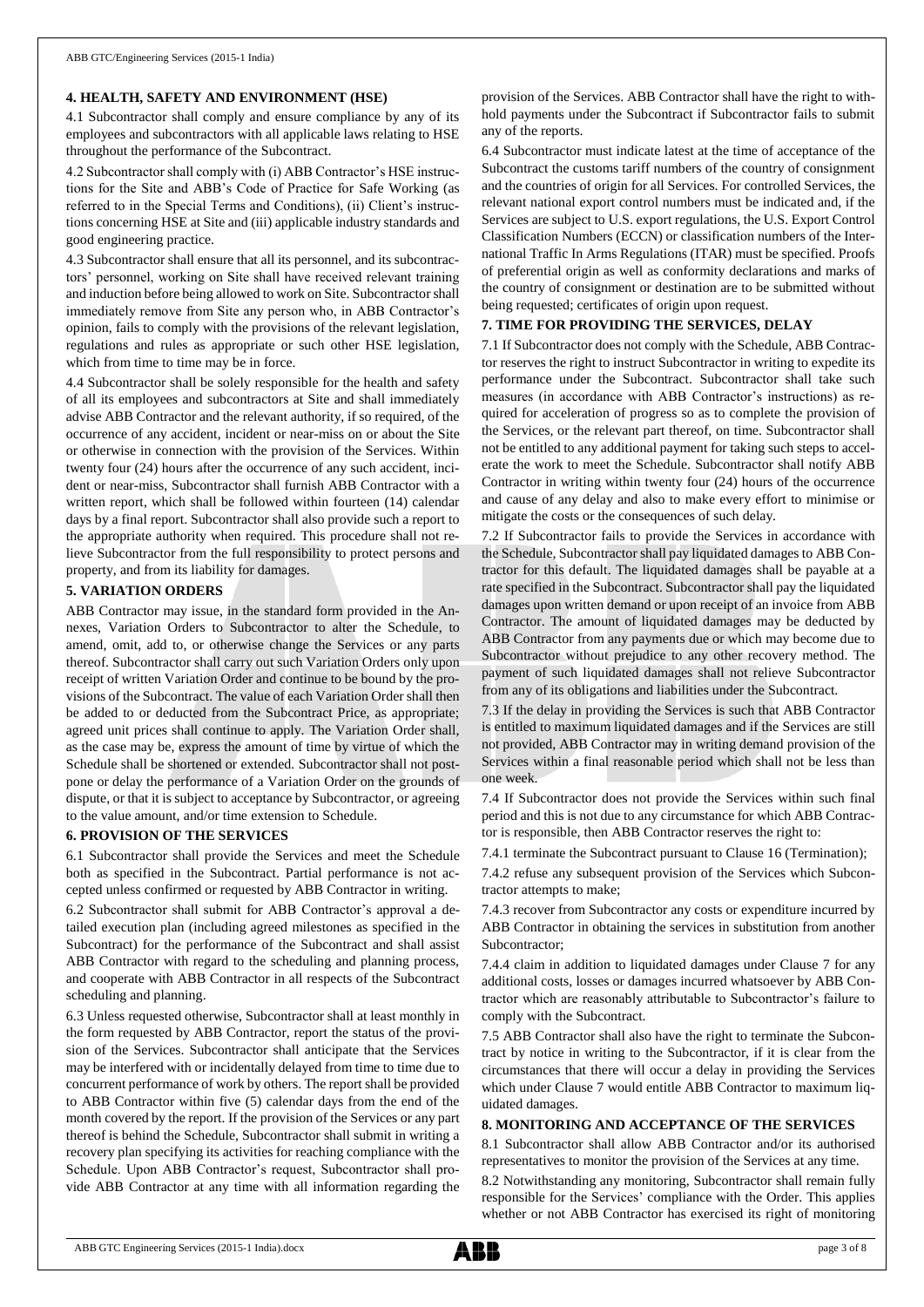and shall not limit Subcontractor's obligations under the Order. For the avoidance of doubt, monitoring of Services by ABB Contractor Customer and/or its authorised representatives shall in no event exempt Subcontractor from or limit Subcontractor's warranties or liability in any way.

8.3 ABB Contractor shall not be deemed to have accepted any Services until it has had a reasonable time to review them following completion or, in the case of a defective performance, until a reasonable time after such defective performance has become apparent. Such reasonable time period shall be determined by the specifics of the Services, the defective performance and the circumstances of the provision of the Services.

## **9. SUSPENSION OF THE SUBCONTRACT**

9.1 ABB Contractor shall have the right to suspend performance of the Subcontract at any time for convenience for a period of 90 calendar days in the aggregate without any compensation to Subcontractor. In case the suspension extends beyond 90 calendar days, Subcontractor shall be compensated by ABB Contractor for the direct and reasonable incurred costs of such suspension. The agreed time for performance of the Subcontract or the concerned part thereof shall be extended by the time period of the suspension.

9.2 If the suspension of the Subcontract is caused or requested by Client, Subcontractor shall be entitled only to a compensation as specified in the Subcontract and to the extent paid by Client.

9.3 Subcontractor shall suspend the performance of the Subcontract or any part thereof, including postponing the provision of the Services, for such times and in such manner as ABB Contractor considers necessary (i) for proper HSE or execution of the Subcontract, or (ii) due to any default by Subcontractor, in which case Subcontractor shall bear all costs and be liable for the delay arising from such suspension.

9.4 Subcontractor shall have no right to suspend performance of the Subcontract.

## **10. FORCE MAJEURE**

10.1 Neither Party shall be liable for any delay in performing or for failure to perform its obligations under the Subcontract if the delay or failure results from an event of "Force Majeure", provided that the affected Party serves notice to the other Party within five (5) calendar days from occurrence of the respective event of Force Majeure.

10.2 "Force Majeure" means the occurrence of any event which is unforeseeable and beyond the control of the Party affected that results in the failure or delay by such Party of some performance under the Subcontract, in full or part. Each Party shall use its reasonable endeavours to minimise the effects of any event of Force Majeure.

## **11. WARRANTY**

11.1 Subcontractor warrants that the Services (including Work Products):

11.1.1 comply with the Subcontract, including but not limited to any specification as stipulated in the Subcontract, and according to the highest standards and in the manner and method recognized by good engineering practices;

11.1.2 are fit for the particular purpose of the Project, whether expressly or impliedly made known to Subcontractor in the Subcontract;

11.1.3 are free from defects; and

11.1.4 comply with Clauses 3.1.1 and 17 (Compliance, Integrity).

11.2 The warranty period shall be thirty six (36) months from acceptance of the Services.

11.3 In the event of a breach of warranty, the entire warranty period of Clause 11.2 shall be restarted upon Client's and/or ABB Contractor's written confirmation the Services are no longer defective.

11.4 In case of non-compliance with the warranty provided under this Clause 11, ABB Contractor shall be entitled to enforce one or more of the following remedies at Subcontractor's own expense and risk:

11.4.1 to give Subcontractor the opportunity to carry out any additional work necessary to ensure that the terms and conditions of the Subcontract are fulfilled within twenty (20) calendar days from ABB Contractor's notice;

11.4.2 to carry out (or to instruct a third party to carry out) any additional work necessary to make the Services comply with the Subcontract;

11.4.3 to obtain from Subcontractor prompt replacement of the noncompliant Services by other Services conforming with the Subcontract; 11.4.4 to refuse to accept any further provision of the Services, but without exemption from Subcontractor's liability for the defective Services;

11.4.5 to claim such costs and damages as may have been sustained by ABB Contractor as a result of Subcontractor's breach or failure;

11.4.6 to terminate the Subcontract in accordance with Clause 16.1.

11.5 The rights and remedies available to ABB Contractor and contained in the Subcontract are cumulative and are not exclusive of any rights or remedies available under warranty, at law or in equity.

## **12. PRICES, PAYMENT TERMS, INVOICING**

12.1 The Subcontract Price shall be deemed to cover the fulfilment by Subcontractor of all its obligations under the Subcontract and include the costs of the Services specified and the costs for everything, including but not limited to supervision, fees, taxes, duties, transportation, profit, overhead, licences, permits, and travel, whether indicated or described or not, which is necessary for the provision of the Services.

12.2 The prices stipulated in the Subcontract are fixed unless otherwise provided in a Variation Order.

12.3 The payment terms and the applicable procedures shall be specified in the Subcontract.

12.4 Subcontractor shall submit invoices complying with Subcontractor's and ABB Contractor's applicable local mandatory law, generally accepted accounting principles and ABB Contractor requirements set forth in the Subcontract, which shall contain the following minimum information: Subcontractor name, address and reference person including contact details (telephone, e-mail etc.); invoice date; invoice number; Order number (same as stated in the Order); Subcontractor number (same as stated in the Order); address of ABB Contractor; quantity; specification of Services supplied; price (total amount invoiced); currency; tax or VAT amount; tax or VAT number; Authorized Economic Operator and/or Approved Exporter Authorization number and/or other customs identification number, if applicable.

12.5 Invoices shall be accompanied by interim release of liens or privileges and shall be issued to ABB Contractor as stated in the Subcontract. Invoices shall be sent to the invoice address specified in the Subcontract. The submission of an invoice shall be deemed to be a confirmation by Subcontractor that it has no additional claims, except as may already have been submitted in writing, for anything that has occurred up to and including the last day of the period covered by such invoice. 12.6 Subcontractor shall make payment in due time for all equipment and labour used in, or in connection with, the performance of the Subcontract in order to avoid the imposition of any lien or privilege against any portion of the Services and/or the Project. In the event of the imposition of any such lien or privilege by any person who has supplied any such equipment or labour, or by any other person claiming by, through or under Subcontractor, Subcontractor shall, at its own expense, promptly take any and all action as may be necessary to cause such lien or privilege to be released or discharged. Subcontractor shall furnish satisfactory evidence, when requested by ABB Contractor, to verify compliance with the above. In the alternative, ABB Contractor may pay to release the lien and withhold such amounts from Subcontractor.

12.7 ABB Contractor shall have the right to withhold the whole or part of any payment to Subcontractor which, in the opinion of ABB Contractor, is necessary for protection of ABB Contractor from loss on account of claims against Subcontractor, or failure by Subcontractor to

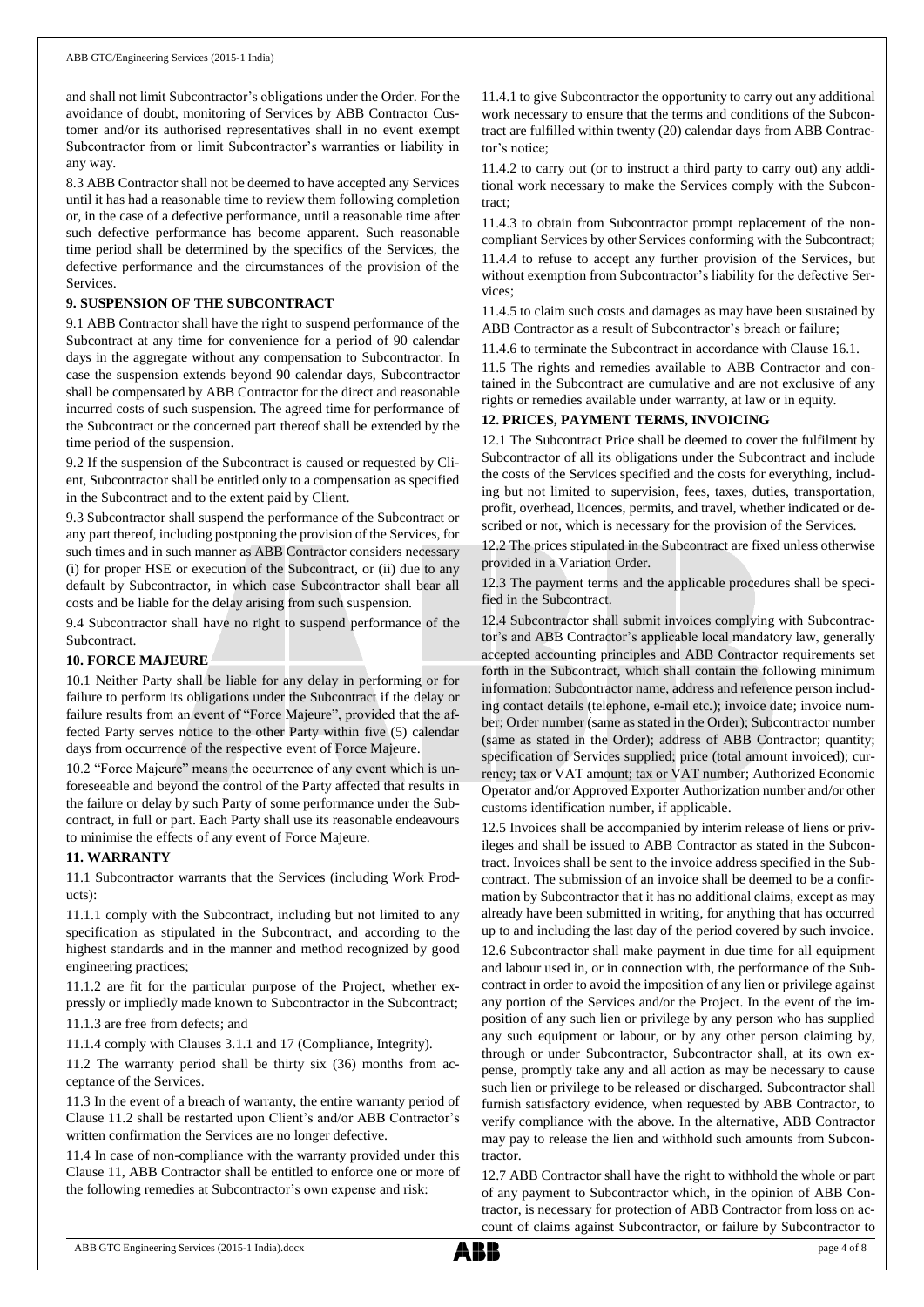make due payments to its sub-suppliers or employees, or not having paid taxes, dues and social insurance contributions. ABB Contractor reserves the right to set off such amount owed to Subcontractor, or withhold payment for Services not provided in accordance with the Subcontract. However, Subcontractor shall not be entitled to set off any amounts owed by ABB Contractor to Subcontractor, unless prior approval has been granted by ABB Contractor in writing.

## **13. INTELLECTUAL PROPERTY**

13.1 Subcontractor assigns herewith to ABB Contractor full ownership rights in and to any Intellectual Property in the Work Products arising from the Services for the full duration of such rights, wherever in the world enforceable. Subcontractor further agrees to execute, upon ABB Contractor's request and at its cost, all further documents and assignments and do all such further things as may be necessary to perfect ABB Contractor's ownership title to the Intellectual Property or to register ABB Contractor as owner of the Intellectual Property with any registry, including but not limited to governmental registration authorities or private registration organisations.

13.2 The Intellectual Property Rights in any Work Products created by or licensed to Subcontractor prior to the Effective Date or outside of the Subcontract, and any subsequent modifications to the same ("Pre-Existing Works") will remain vested in Subcontractor or the respective third party owner. To the extent that Pre-Existing Works are embedded in any Work Products delivered by Subcontractor, ABB Contractor and its Affiliates shall have a worldwide, irrevocable, perpetual, transferrable, non-exclusive, royalty-free licence with rights to sublicense to use the Pre-Existing Works as part of such Work Products, including the right to further improve, develop, market, distribute, sub-license, exploit or otherwise use the Work Products containing such Pre-Existing **Works** 

#### **14. LIABILITY AND INDEMNITY**

14.1 Subcontractor shall indemnify ABB Contractor against all liabilities, losses, damages, injuries, cost, expenses, actions, suits, claims, demands, charges or expenses whatsoever arising in connection with death or injury suffered by persons employed by Subcontractor or any of its sub-suppliers.

14.2 Without prejudice to applicable mandatory law or unless otherwise agreed between the Parties, Subcontractor shall compensate/indemnify ABB Contractor and Client for all liabilities, losses, damages, injuries, cost, actions, suits, claims, demands, charges or expenses whatsoever arising out of or in connection with the performance of the Subcontract and/or the Services (i) for Subcontractor's breaches of the Subcontract, and (ii) for any claim made by a third party (including employees of Subcontractor) against ABB Contractor in connection with the Services and to the extent that the respective liability, loss, damage, injury, cost or expense was caused by or arises from acts or omissions of Subcontractor and/or from the Services.

14.3 In the event of infringements of third party Intellectual Property Rights caused by or related to the Services and/or the Work Products:

14.3.1 Subcontractor shall reimburse ABB Contractor and Client for any liabilities, losses, damages, injuries, costs and expenses (including without limitation to any direct losses, losses naturally arising out of an infringement, loss of profit and loss of reputation, and all interest, penalties and legal and other professional costs and expenses) arising out of such infringement. This obligation does not limit any further compensation rights of ABB Contractor or Client;

14.3.2 Without prejudice to ABB Contractor's right under the Subcontract, Subcontractor shall, upon notification from ABB Contractor at Subcontractor's cost (i) procure for ABB Contractor the right to continue using the Work Products; (ii) modify the Work Products so that they cease to be infringing; or (iii) replace the Work Products by noninfringing Work Products.

14.4 Subcontractor shall be responsible for the acts, omissions, defaults, negligence or obligations of any of its sub-suppliers, its agents, servants or workmen as fully as if they were the acts, omissions, defaults, negligence or obligations of Subcontractor.

14.5 ABB Contractor reserves the right to set off any indemnity/liability claims under the Subcontract against any amounts owed to Subcontractor.

14.6 For any indemnity obligations, Subcontractor shall defend ABB Contractor at its cost against any third party claims upon ABB Contractor's request.

## **15. INSURANCE**

15.1 Subcontractor shall maintain as required in the Special Terms and Conditions and at its expense with reputable and financially sound insurers acceptable to ABB Contractor the following type of insurances: professional liability insurance, public liability insurance, statutory worker's compensation/employer's liability insurance.

15.2 All insurance policies shall be endorsed to include ABB Contractor as additional insured and provide a waiver of insurer's right of subrogation in favour of ABB Contractor. Subcontractor shall no later than Effective Date provide to ABB Contractor certificates of insurance covering such policies as well as confirmation that premiums have been paid. Subcontractor shall also provide upon ABB Contractor's request copies of such insurance policies.

15.3 In case of loss and damage related to the covers in Clause 15, any and all deductibles shall be for Subcontractor's account.

15.4 Subcontractor shall furnish notice to ABB Contractor within thirty (30) calendar days of any cancellation or non-renewal or material change to the terms of any insurance.

15.5 All Subcontractor policies (except worker's compensation/employer's liability) shall be considered primary insurance and any insurance carried by ABB Contractor shall not be called upon by Subcontractor's insurers to contribute or participate on the basis of contributing, concurrent, double insurance or otherwise.

15.6 Should Subcontractor fail to provide insurance certificates and maintain insurance according to Clause 15, ABB Contractor shall have the right to procure such insurance cover at the sole expense of Subcontractor.

15.7 Any compensation received by Subcontractor shall be applied towards the replacement and/or restoration of the Services.

15.8 Nothing contained in this Clause 15 shall relieve Subcontractor of any liability under the Subcontract or any of its obligations to make good any loss or damage. The insured amounts can neither be considered nor construed as a limitation of liability.

## **16. TERMINATION**

16.1 Without prejudice to any other rights or remedies to which ABB Contractor may be entitled, ABB Contractor may terminate the Subcontract in the event that:

16.1.1 Subcontractor commits a breach of its obligations under the Subcontract, and fails to remedy that breach within ten (10) calendar days (unless otherwise stated under the Subcontract) of receiving written notice from ABB Contractor requiring its remedy; or

16.1.2 subject to Clause 7.3, the maximum amount of liquidated damages payable by Subcontractor is reached, or, subject to Clause 7.5, it is clear from the circumstances that a delay will occur in providing the Services which would entitle ABB Contractor to maximum liquidated damages; or

16.1.3 Subcontractor fails to provide, in response to demand by ABB Contractor, adequate assurance of Subcontractor's future performance, whereby ABB Contractor shall be the sole judge of the adequacy of said assurance; or

16.1.4 there is any adverse change in the position, financial or otherwise, of Subcontractor, whereby and without limitation:

a) Subcontractor becomes insolvent; or

b) an order is made for the winding up of Subcontractor; or

c) documents are filed with a court of competent jurisdiction for the appointment of an administrator of Subcontractor; or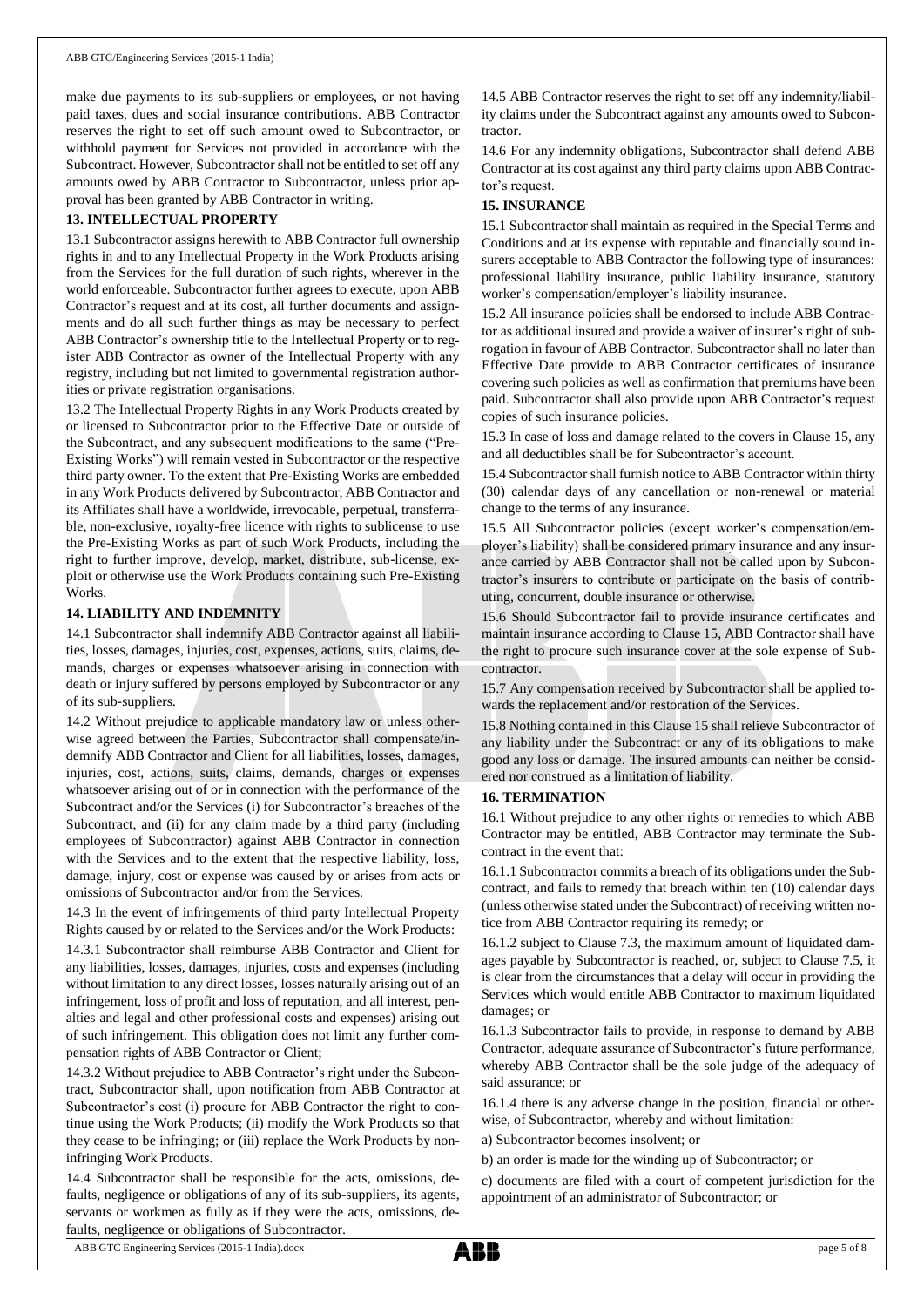d) Subcontractor makes any arrangement or composition with its creditors, or makes an application to a court of competent jurisdiction for the protection of its creditors in any way; or

16.1.5 Subcontractor ceases, or threatens to cease, performing a substantial portion of its business, whether voluntarily or involuntarily, that has or will have an adverse effect on Subcontractor's ability to perform its obligations under the Subcontract; or

16.1.6 any representation or warranty made by Subcontractor in the Subcontract is not true, or inaccurate and if such lack of truth or accuracy would reasonably be expected to result in an adverse impact on ABB Contractor, unless cured within ten (10) calendar days after the date of written notice of such lack; or

16.1.7 there is a change of control of Subcontractor.

16.2 Upon termination according to Clause 16.1, ABB Contractor shall be entitled to reclaim all sums which ABB Contractor has paid to Subcontractor under the Subcontract and to claim compensation for any costs, losses or damages incurred whatsoever in connection with such termination.

16.3 Upon termination according to Clause 16.1, ABB Contractor may complete the Subcontract or employ other suppliers to complete the Subcontract. Any such work shall be performed at Subcontractor's risk and expense.

16.4 Upon termination according to Clause 16.1, ABB Contractor shall have the right to enter into, and Subcontractor shall undertake to assign, any agreements with Subcontractor's sub-suppliers. Any costs related to such assignments of agreements with sub-suppliers from Subcontractor to ABB Contractor shall be for the account of Subcontractor.

16.5 ABB Contractor has the right to terminate the Subcontract or parts of the Subcontract without cause at any time with immediate effect at its sole discretion by written notice to Subcontractor. Upon receipt of such notice Subcontractor shall stop all provision of the Services and performance of the Subcontract unless otherwise directed by ABB Contractor. ABB Contractor shall pay Subcontractor for the Services provided. Subcontractor shall have no further claim for compensation due to such termination. Claims for compensation of loss of anticipated profits are excluded.

16.6 In case the Main Contract is terminated for reasons other than Subcontractor's performance and if ABB Contractor, as a result thereof, terminates the Subcontract, compensation to be paid to Subcontractor shall correspond to the compensation paid by Client to ABB Contractor for the respective part of the Subcontract.

16.7 On termination of the Subcontract, Subcontractor shall immediately deliver to ABB Contractor all copies of information or data provided by ABB Contractor to Subcontractor for the purposes of the Subcontract. Subcontractor shall certify to ABB Contractor that Subcontractor has not retained any copies of such information or data.

16.8 On termination of the Subcontract, Subcontractor shall immediately deliver to ABB Contractor all specifications, programs and other information, data, and Subcontractor Documentation regarding the Services which exist in any form whatsoever at the date of such termination, whether or not then complete.

16.9 Termination of the Subcontract, however arising, shall not affect or prejudice the accrued rights of the Parties as at termination, or the continuation of any provision expressly stated to survive, or implicitly surviving, termination.

## **17. COMPLIANCE, INTEGRITY**

17.1 Subcontractor shall provide the Services and/or Work Products in compliance with all relevant legislation, laws, rules, regulations, and codes of practice, guidance and other requirements of any relevant government or governmental agency. To the extent that such regulations are advisory rather than mandatory, the standard of compliance to be achieved by Subcontractor shall be in compliance with the generally accepted best practice of the relevant industry.

17.2 Subcontractor must comply with the ABB Lists of Prohibited and Restricted Substances and with the reporting and other requirements

regarding Conflict Minerals made available under **[www.abb.com](http://www.abb.com/) – Supplying – Material Compliance** or otherwise and shall provide ABB Contractor with respective documents, certificates and statements if requested. Any statement made by Subcontractor to ABB Contractor (whether directly or indirectly, e. g. where applicable via the ABB Supplier Registration and Pre-Qualification System) with regard to materials used for or in connection with the Services and/or Work Products will be deemed to be a representation under the Subcontract.

17.3 Subcontractor represents and warrants that it is knowledgeable with, and is and will remain in full compliance with all applicable trade and customs laws, regulations, instructions, and policies, including, but not limited to, securing all necessary clearance requirements, proofs of origin, export and import licenses and exemptions from, and making all proper filings with appropriate governmental bodies and/or disclosures relating to the provision of services, the release or transfer of goods, hardware, software and technology to non U.S. nationals in the U.S., or outside the U.S., the release or transfer of technology and software having U.S. content or derived from U.S. origin software or technology.

17.4 No material or equipment included in or used for the Services and/or Work Products shall originate from any company or country listed in any relevant embargo issued by the authority in the country where the Services and/or Work Products shall be used or an authority otherwise having influence over the equipment and material forming part of the Services and/or Work Products. If any of the Services and/or Work Products are or will be subject to export restrictions, it is Subcontractor's responsibility to promptly inform ABB Contractor in writing of the particulars of such restrictions.

17.5 Both Parties warrant that each will not, directly or indirectly, and that each has no knowledge that the other Party or any third parties will, directly or indirectly, make any payment, gift or other commitment to its customers, to government officials or to agents, directors and employees of each Party, or any other party in a manner contrary to applicable laws (including but not limited to the U. S. Foreign Corrupt Practices Act and, where applicable, legislation enacted by member states and signatories implementing the OECD Convention Combating Bribery of Foreign Officials), and shall comply with all relevant laws, regulations, ordinances and rules regarding bribery and corruption. Nothing in the Subcontract shall render either Party or any of its Affiliates liable to reimburse the other for any such consideration given or promised.

17.6 Subcontractor herewith acknowledges and confirms that Subcontractor has received a copy of ABB's Code of Conduct and ABB's Supplier Code of Conduct or has been provided information on how to access both ABB Codes of Conduct online under **[www.abb.com/Integ](http://www.abb.com/Integrity)[rity](http://www.abb.com/Integrity)**. Subcontractor is obliged and agrees to perform its contractual obligations in accordance with both ABB Codes of Conduct, including but without limitation to all employment, health, safety and environmental requirements specified therein.

17.7 ABB has established the following reporting channels where Subcontractor and its employees may report suspected violations of applicable laws, policies or standards of conduct: Web portal: **[www.abb.com/Integrity](http://www.abb.com/Integrity) – Reporting Channels**; telephone and mail address: specified on this Web portal.

17.8 Any violation of an obligation contained in this Clause 17 shall be a material breach of the Subcontract. Either Party's material breach shall entitle the other Party to terminate the Subcontract with immediate effect and without prejudice to any further right or remedies under such Subcontract or applicable law.

17.9 Notwithstanding anything to the contrary contained in the Subcontract, Subcontractor shall, without any limitations, indemnify and hold harmless ABB Contractor from and against any liabilities, claim, proceeding, action, fine, loss, cost or damages arising out of or relating to any such violation of the above mentioned obligations and the termination of the Subcontract, or arising from export restrictions con-

ABB GTC Engineering Services (2015-1 India).docx page 6 of 8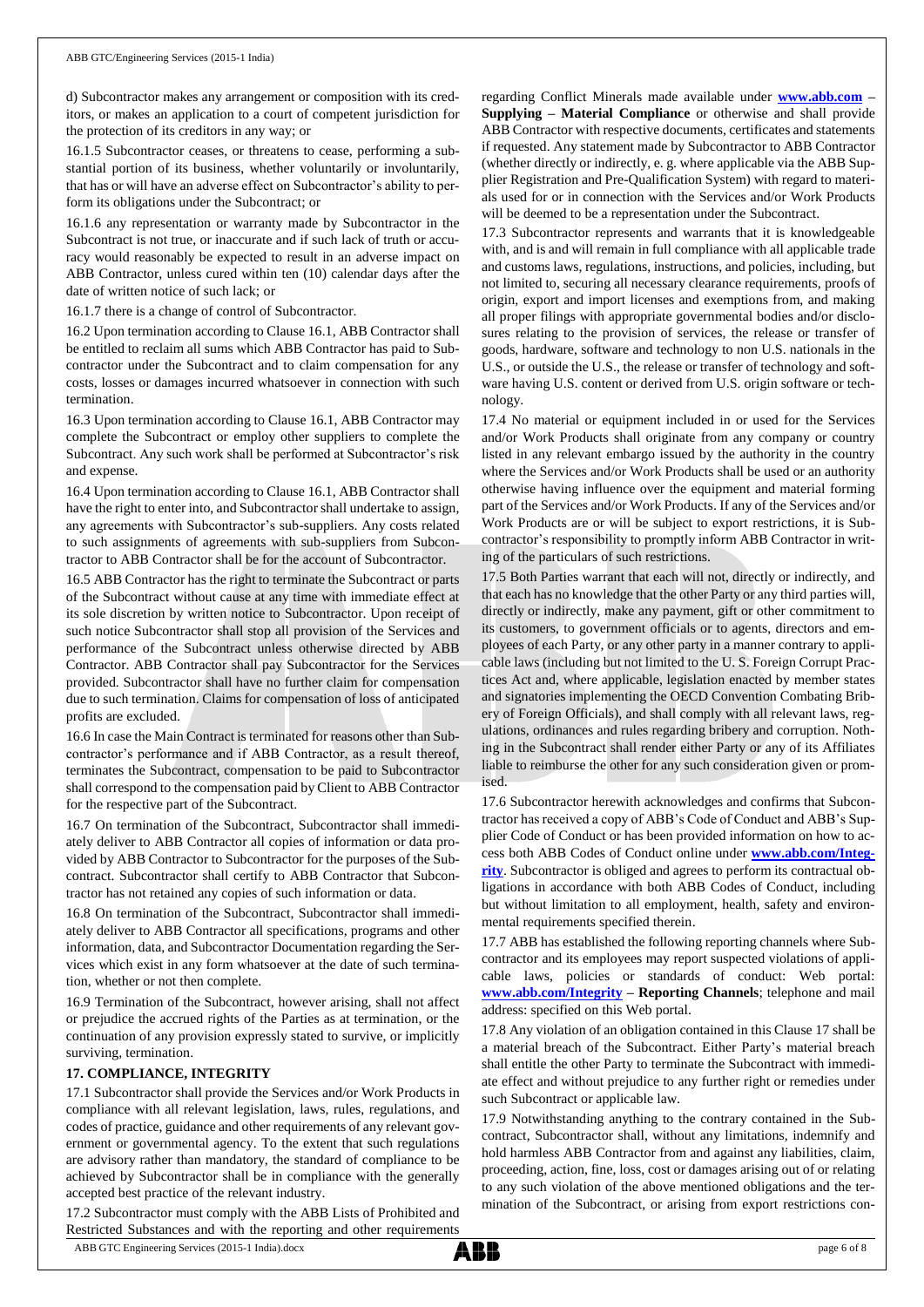cealed by Subcontractor. With respect to export restrictions solely attributable to ABB Contractor's use of the Services and/or Work Products, the now said commitment shall only apply to the extent Subcontractor has knowledge of or reasonably should have been aware of such use.

## **18. ASSIGNMENT AND SUBCONTRACTING**

18.1 Subcontractor shall neither novate nor assign, subcontract, transfer, nor encumber the Subcontract nor any parts thereof (including any monetary receivables from ABB Contractor) without prior written approval of ABB Contractor.

18.2 ABB Contractor may at any time assign, novate, encumber, subcontract or deal in any other manner with all or any of its rights or obligations under the Subcontract.

## **19. NOTICES AND COMMUNICATION**

Any notice shall (unless otherwise agreed upon) be given in the language of the Subcontract by sending the same by registered mail, courier, fax or by e-mail to the address of the relevant Party as stated in the Subcontract or to such other address as such Party may have notified in writing to the other for such purposes. E-mail and fax notices expressly require written confirmation issued by the receiving Party. Electronic read receipts may not under any circumstances be deemed as confirmation of notice. Electronic signatures shall not be valid, unless expressly agreed in writing by duly authorised representatives of the Parties.

#### **20. WAIVERS**

Failure to enforce or exercise, at any time or for any period, any term of the applicable ABB GTC/Engineering Services or the Subcontract does not constitute, and shall not be construed as, a waiver of such term and shall not affect the right later to enforce such term or any other term herein contained.

#### **21. GOVERNING LAW AND DISPUTE SETTLEMENT**

21.1 The Subcontract shall be governed by and construed in accordance with the laws of the country (and/or the state, as applicable) of ABB Contractor's legal registration, however under exclusion of its conflict of law rules and the United Nations Convention on International Sale of Goods.

21.2 For domestic dispute resolution matters, whereby ABB Contractor and Subcontractor are registered in the same country, any dispute or difference arising out of or in connection with the Subcontract, including any question regarding its existence, validity or termination or the legal relationships established by the Subcontract, which cannot be settled amicably or by mediation, shall be submitted to the jurisdiction of the competent courts at the place of ABB Contractor's registration, unless other courts or arbitration are agreed in writing between the Parties.

21.3 For cross border dispute resolution matters, whereby ABB Contractor and Subcontractor are registered in different countries, unless agreed otherwise in writing between the Parties, any dispute or difference arising out of or in connection with the Subcontract, including any question regarding its existence, validity or termination or the legal relationships established by the Subcontract, which cannot be settled amicably or by mediation, shall be finally settled under the Rules of Arbitration of the International Chamber of Commerce by three arbitrators appointed in accordance with the said Rules. The place of arbitration shall be the location where ABB Contractor is registered, unless otherwise agreed in writing. The language of the proceedings and of the award shall be English. The decision of the arbitrators shall be final and binding upon both Parties, and neither Party shall seek recourse to an ordinary state court or any other authority to appeal for revisions of the decision.

# **22. CONFIDENTIALITY, DATA SECURITY,**

# **DATA PROTECTION**

22.1 Subcontractor shall:

22.1.1 Unless otherwise agreed in writing, keep in strict confidence all ABB Contractor Data and any other information concerning ABB Contractor's or its Affiliates' business, its products and/or its technologies which Subcontractor obtains in connection with the Services to be provided (whether before or after acceptance of the Subcontract). Subcontractor shall restrict disclosure of such confidential material to such of its employees, agents or subcontractors or other third parties as need to know the same for the purpose of the provision of the Services to ABB Contractor. Subcontractor shall ensure that such employees, agents, subcontractors or other third parties are subject to and comply with the same obligations of confidentiality as applicable to Subcontractor and shall be liable for any unauthorized disclosures;

22.1.2 Apply appropriate safeguards, adequate to the type of ABB Contractor Data to be protected, against the unauthorised access or disclosure of ABB Contractor Data and protect such ABB Contractor Data in accordance with the generally accepted standards of protection in the related industry, or in the same manner and to the same degree that it protects its own confidential and proprietary information – whichever standard is higher. Subcontractor may disclose confidential information to "Permitted Additional Recipients" (which means Subcontractor's authorised representatives, including auditors, counsels, consultants and advisors) provided always that such Permitted Additional Recipients sign with Subcontractor a confidentiality agreement with terms substantially similar hereto or, where applicable, are required to comply with codes of professional conduct ensuring confidentiality of such information;

22.1.3 Not (i) use ABB Contractor Data for any other purposes than for providing the Services, or (ii) reproduce the ABB Contractor Data in whole or in part in any form except as may be required by the respective contractual documents, or (iii) disclose ABB Contractor Data to any third party, except to Permitted Additional Recipients or with the prior written consent of ABB Contractor;

22.1.4 Install and update at its own costs required adequate virus protection software and operating system security patches for all computers and software utilized in connection with providing the Services;

22.1.5 Inform ABB Contractor without delay about suspicion of breaches of data security or other serious incidents or irregularities regarding any ABB Contractor Data.

22.2 Subcontractor agrees that ABB Contractor shall be allowed to provide any information received from Subcontractor to any Affiliate of ABB Contractor. Subcontractor shall obtain in advance all necessary approval or consent for ABB Contractor to provide such information to ABB Contractor's Affiliates if such information is confidential for any reason or subject to applicable data protection or privacy laws and regulations.

22.3 In case the type of ABB Contractor Data affected is particularly sensitive and therefore, according to ABB Contractor's opinion, requires a separate confidentiality and non-disclosure agreement, Subcontractor agrees to enter into such agreement. The same applies with regard to data privacy topics which are not covered by this Clause 22 and which may require a separate data processing agreement according to applicable laws and regulations.

22.4 The obligations under this Clause 22 exist for an indefinite period of time and therefore shall survive the expiration or termination of the Subcontract for any reason.

## **23. SEVERABILITY**

The invalidity or unenforceability of any term or of any right arising pursuant to the Subcontract shall not adversely affect the validity or enforceability of the remaining terms and rights. The respective terms or rights arising pursuant to the Subcontract shall be given effect as if the invalid, illegal or unenforceable provision had been deleted and replaced by a provision with a similar economic effect to that of the deleted provision if this can be achieved by another provision.

#### **24. SURVIVAL**

24.1 Provisions of the ABB GTC/Engineering Services which either are expressed to survive the termination of the Subcontract or from their nature or context it is contemplated that they are to survive such